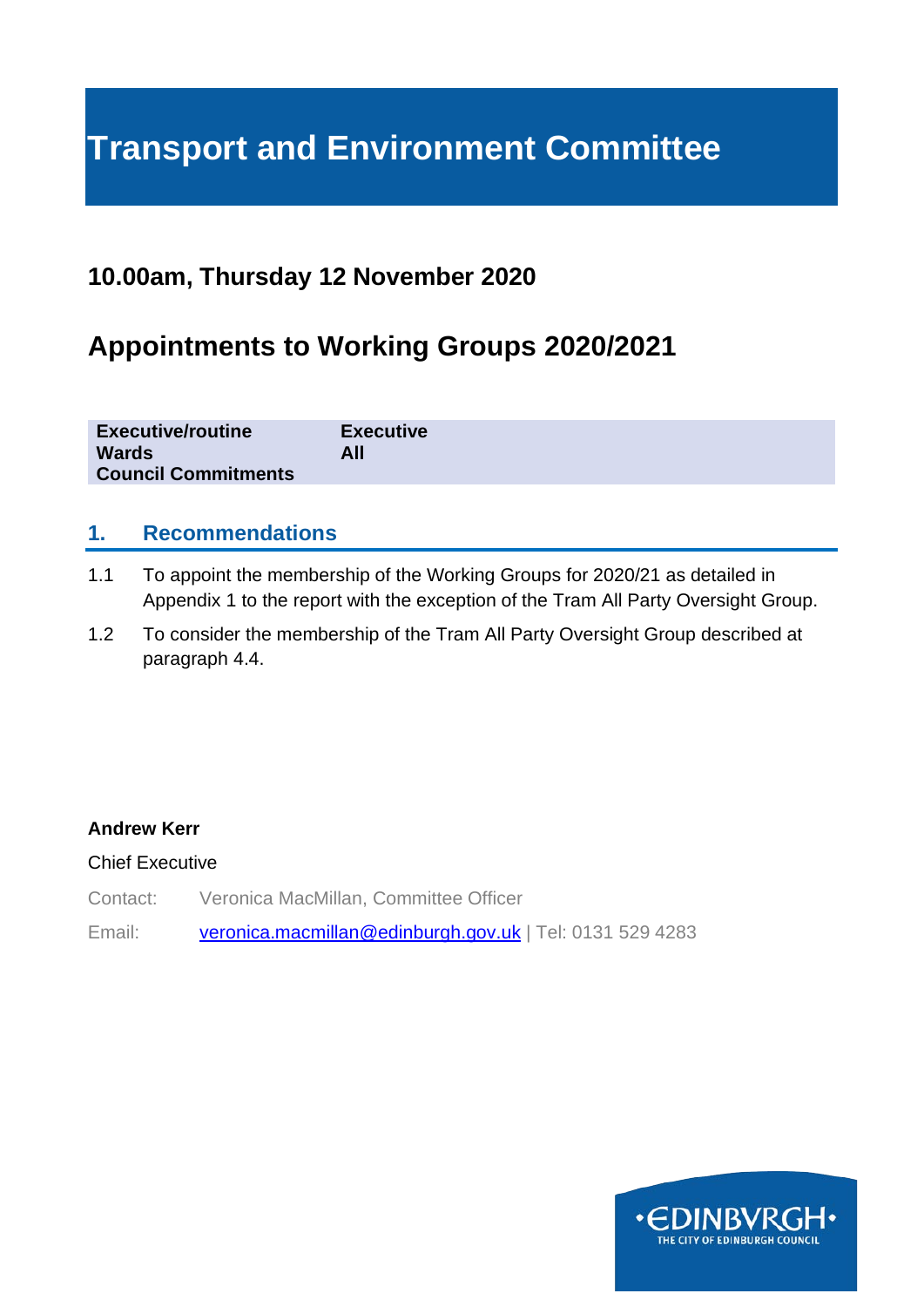**Report**

## **Appointments to Working Groups 2020/2021**

#### **2. Executive Summary**

2.1 The Transport and Environment Committee is required to annually re-appoint the membership of its working groups. The proposed membership structures of each are detailed in appendix 1 of this report.

#### **3. Background**

- 3.1 Working Groups remain a popular vehicle for policy development and wider discussion with partners and stakeholders. The Council currently has 34 working groups that vary from short life working groups and long-standing groups such as the Joint Consultative Group. A very small number of working groups have met during the Covid-19 emergency period to discuss immediate matters but working groups in general exerts pressure on both officer and elected member time and resource.
- 3.2 Given the impact of the Covid-19 emergency and resource pressures that remain, it is recommended that working groups only meet during this period if:
	- there is officer capacity and resource available:
	- it is required for specific actions to progress;
	- they take place virtually.
- 3.3 The number and nature of working groups, including proposals around the use of working groups going forward will be considered as part of the review of political management arrangements in December 2020.

#### **4. Main report**

- 4.1 The Committee is required to appoint the membership of its working groups for 2020/21.
- 4.2 While there is no requirement for the membership of working groups to be proportionate to that of the Council, it is suggested that this is good practice.
- 4.3 The proposed membership has therefore been adjusted to reflect the overall political balance on the Council. It is, however, open to the Committee to alter the membership where it feels this is warranted.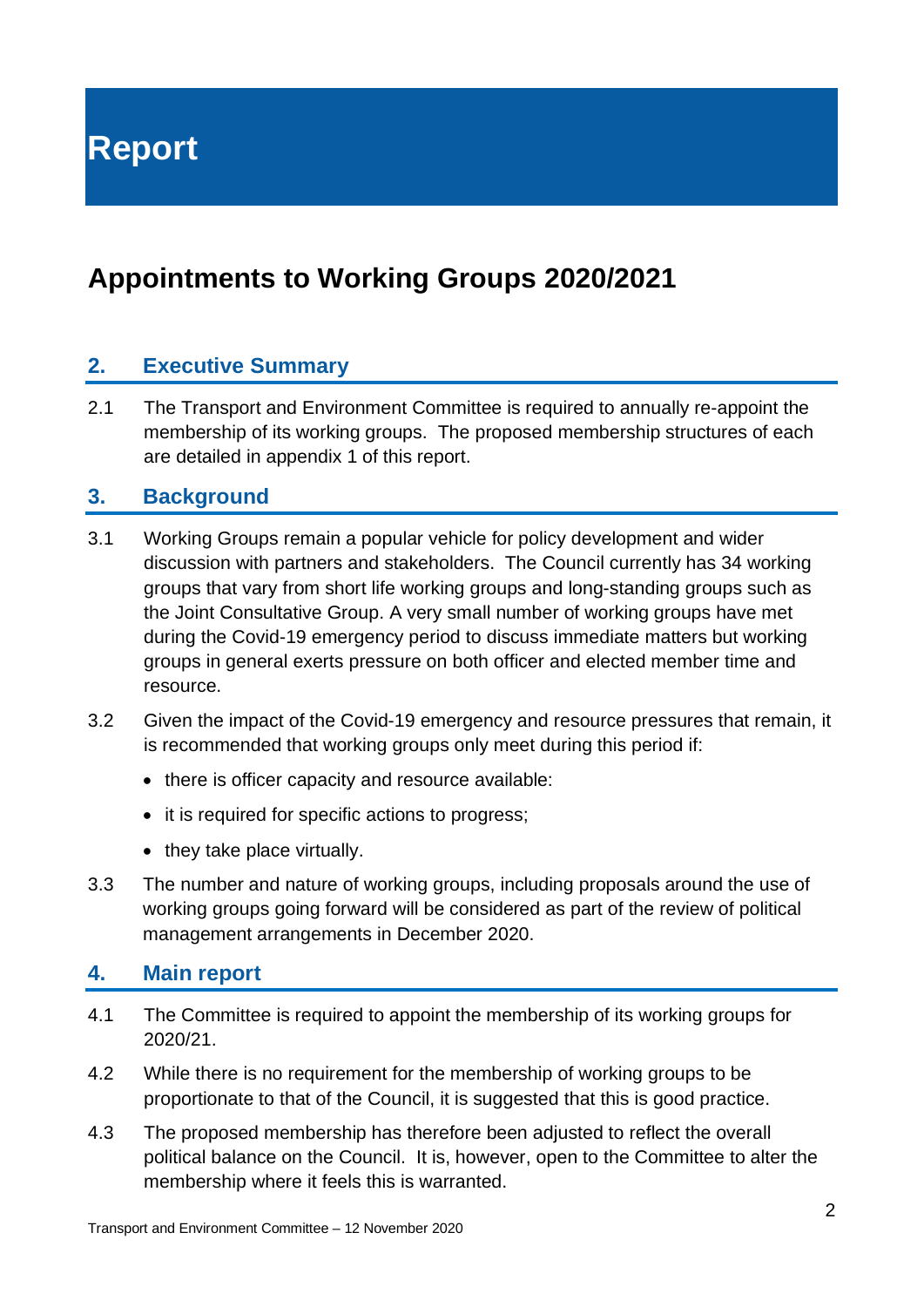- 4.4 It has been raised by members that the Tram All Party Oversight Group does not reflect the Council proportionality. The Council currently has 15 SNP Group members, 17 Conservative Group members, 11 Labour Group members, 8 Green Group members, 6 Liberal Democrat Group members, 3 Edinburgh Party of Independent Councillor Group members and 2 Independent Group members. On the Tram All Party Oversight Group there are currently 3 SNP Group members, 2 Labour Group members, 2 Green Group members, 2 Liberal Democrat members and 1 Conservative Group member. To make the membership more proportionate to the political balance of the Council, the membership would consist of 2 SNP Group members, 3 Conservative Group members, 2 Labour Group members, 1 Green Group member,1 Liberal Democrat Group member and 1 Edinburgh Party of Independent Councillors (EPIC). Whilst there is no requirement for the membership of working groups to be proportionate to that of the Council, it is suggested that this is good practice and committee is asked to consider the make-up of membership it feels appropriate.
- 4.5 The current membership structures are set out in Appendix 1 of this report.

#### **5. Next Steps**

5.1 Not applicable.

#### **6. Financial impact**

- 6.1 Not applicable.
- **7. Stakeholder/Community Impact**
- 7.1 Not applicable.
- **8. Background reading/external references**
- 8.1 [Review of Political Management Arrangements 2019](https://democracy.edinburgh.gov.uk/Data/City%20of%20Edinburgh%20Council/20190530/Agenda/item_81_-_review_of_political_management_arrangements_2019docx.pdf) report by the Chief **Executive**
- 8.2 [Council Minutes -](https://democracy.edinburgh.gov.uk/Data/City%20of%20Edinburgh%20Council/20190627/Agenda/item_41_-_minute_of_30_may_2019.pdf) 30 May 2019
- 8.3 [Policy and Sustainability Minutes -](https://democracy.edinburgh.gov.uk/documents/s25171/Item%204.1%20-%20Minute%20of%206%20August%202020.pdf) 6 August 2020
- **9. Appendices**

Appendix 1 – Working Groups of the Transport and Environment Committee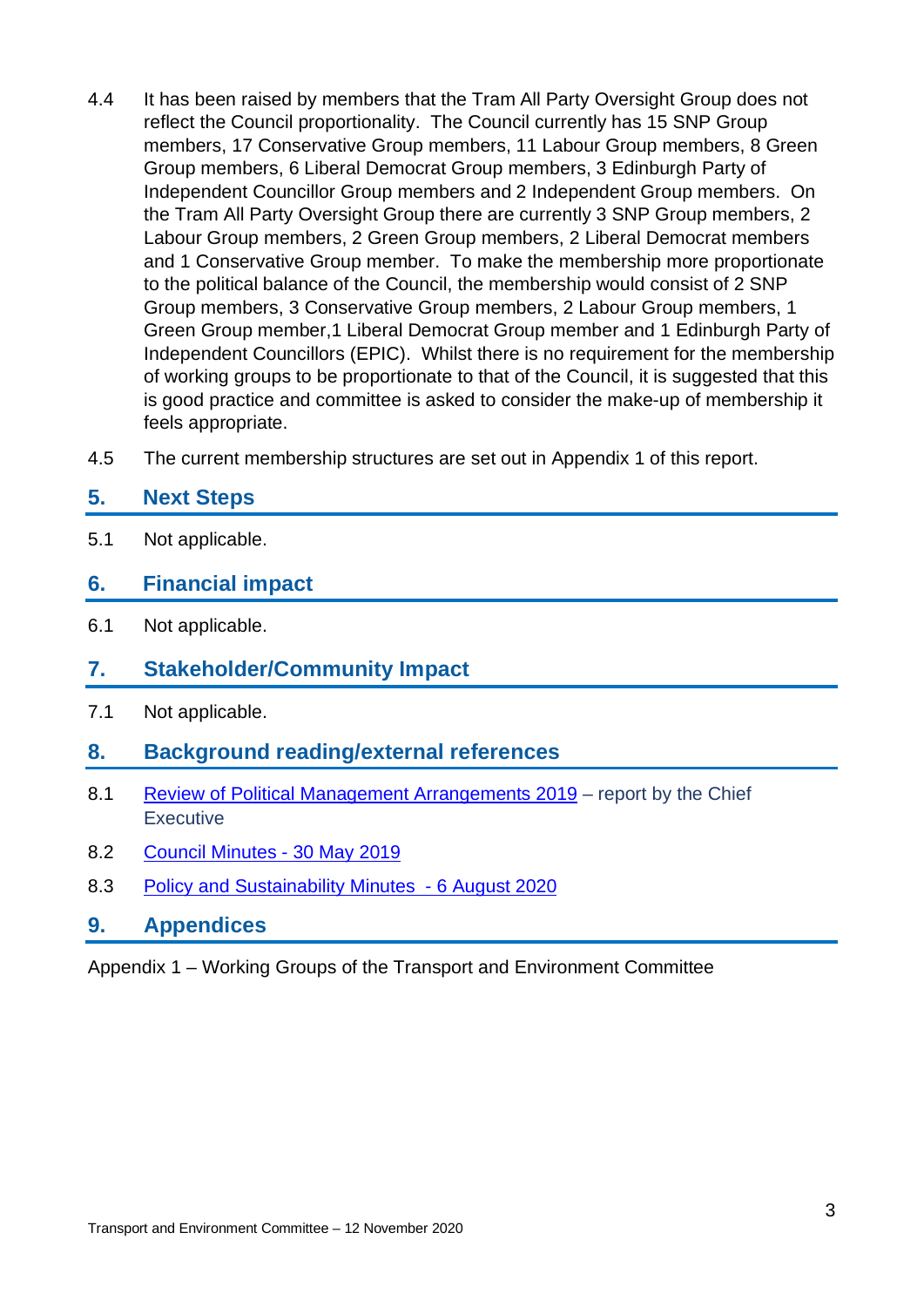### **Working Groups**

#### **Active Travel Forum**

1 Member (Convener of the Transport and Environment Committee)

Councillor Macinnes (Convener)

#### **Local Access Forum**

1 member – Convener of the Transport and Environment Committee.

Councillor Macinnes (Convener)

#### **Central Edinburgh Development Working Group**

9 members – Convener and Vice-Convener of the Transport and Environment Committee, Convener and Vice-Convener of the Housing, Homelessness and Fair Work Committee, Convener of the Planning Committee, 2 Conservative, 1 Green and 1 SLD.

| <b>Councillor Macinnes</b>      | <b>Councillor Doran</b>  |
|---------------------------------|--------------------------|
| <b>Councillor Kate Campbell</b> | <b>Councillor Mowat</b>  |
| <b>Councillor Gardiner</b>      | <b>Councillor Miller</b> |
| <b>Councillor Webber</b>        | <b>Councillor Watt</b>   |
| <b>Councillor Lang</b>          |                          |

#### **Tram All Party Oversight Group**

10 members – Leader and Deputy Leader of the Council, Convener and Vice-Convener of the Transport and Environment Committee, Opposition Group Leaders, Opposition Transport Spokespersons.

| <b>Councillor McVey</b>    | <b>Councillor Aldridge</b>      |
|----------------------------|---------------------------------|
| Councillor Day             | <b>Councillor Corbett</b>       |
| <b>Councillor Macinnes</b> | <b>Councillor Gloyer</b>        |
| <b>Councillor Doran</b>    | <b>Councillor Miller</b>        |
| <b>Councillor Cook</b>     | <b>Councillor Kate Campbell</b> |
|                            |                                 |
|                            |                                 |
|                            |                                 |